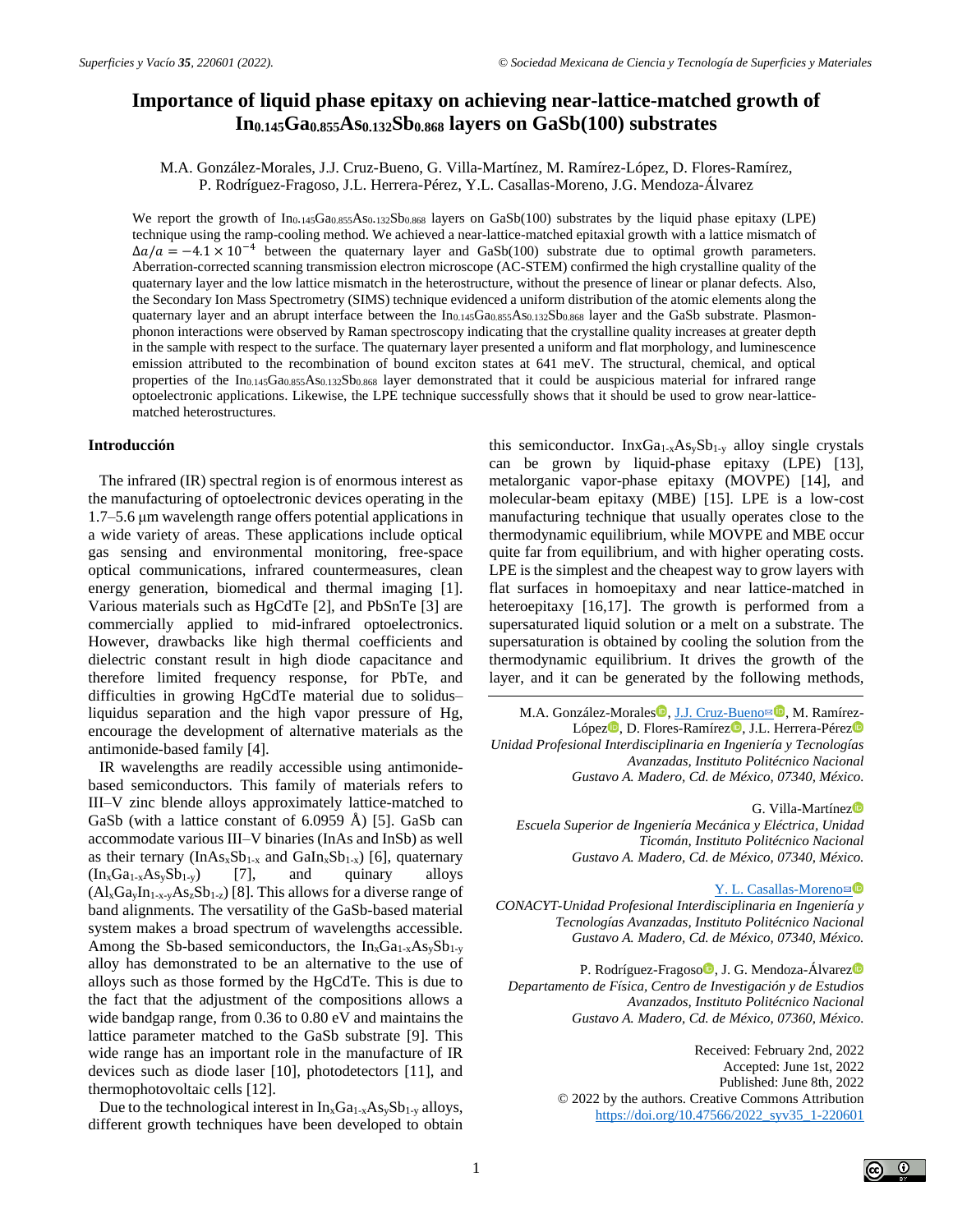ramp-cooling, step-cooling, super-cooling, or transient growth [18,19].

LPE enables the growth of crystalline layers with an extraordinarily high structural quality and growth rates (1 μm/min), a wide selection of dopants, suppression of certain types of defects, and absence of highly toxic precursors [20]. A basic requirement is the phase diagram that once it is established [17,21], growths can occur over a wide range of temperatures. Since growth conditions of the LPE processes are close to thermodynamic equilibrium, atoms can efficiently migrate to the growth interface and find optimal positions for incorporation. This may result in crystalline layers with a very low density of point and dislocation defects. Compound semiconductor layers grown by LPE exhibited point defects densities orders of magnitudes lower than layers grown by other growth techniques. The carrier lifetime in such layers is consequently quite high [19]. In addition, controlling the As and In contents has an important role in the epitaxial growth of  $In_xGa_{1-x}As_ySb_{1-y}$  alloys with low lattice mismatch.

In this research,  $In_xGa_{1-x}As_ySb_{1-y}$  alloys were grown on GaSb(100) substrates by liquid phase epitaxy using the ramp-cooling method. The purpose of growing this quaternary layer is to analyze its crystalline quality, interface quality, superficial roughness, plasmon-phonon interaction, and radiative transitions in a near-lattice-matched epitaxial growth on GaSb substrates by LPE technique, to subsequently apply it in IR optoelectronic devices. Highresolution X-ray Diffraction (HR-XRD), Raman spectroscopy, Scanning Transmission Electron Microscopy (STEM), Atomic Force Microscopy (AFM), Secondary-Ion Mass Spectrometry (SIMS) and Photoluminescence (PL) were the techniques used in this study.

### **Experimental Details**

#### *InxGa1-xAsySb1-y on GaSb substrates by LPE technique*

Samples of  $In_xGa_{1-x}As_ySb_{1-y}$  layers with In content  $x = 0.145$ , and As content  $y = 0.132$  on top of GaSb(100) substrates were grown using the LPE technique. The substrates were single crystal wafers, which were chemically cleaned, while the melts for the  $In<sub>0.145</sub>Ga<sub>0.855</sub>As<sub>0.132</sub>Sb<sub>0.868</sub>$ layers were prepared using 6N purity sources of In, Sb and Ga, and pieces of GaAs wafers as the As source. The growth by LPE was carried out in a horizontal furnace system, where a graphite sliding-boat acts as a reactor, under a palladiumpurified hydrogen atmosphere. The reactor was placed inside a sealed quartz tube. Figure 1 shows the quaternary film growth curve, where the system temperature is a function of the growth process time. The process begins by placing the previously cleansed substrates into the reactor and the components which constitute the melt. Once the system is closed and presents no gas leaks, the system temperature is raised up to 640 °C, in order to remove oxides (chemical desorption) from the substrates. After that, the temperature drops at a rate of 3.5 °C/min to the thermodynamic equilibrium temperature at 536 °C, where it remains for about 2 hours with the intention of having no thermal variations related to the furnace. Subsequently, the under-

*Superficies y Vacío 35, 220601 (2022). © Sociedad Mexicana de Ciencia y Tecnología de Superficies y Materiales*



**Figure 1**. Temperature diagram for the growth of  $In<sub>0.145</sub>Ga<sub>0.855</sub>As<sub>0.132</sub>Sb<sub>0.868</sub>$ layers as a function of time.

cooling process takes place by using a cooling ramp at a rate of 0.3 °C/min. The quaternary alloys were grown when the system reached 529 °C, at which point the substrate was kept in contact with the melt for one minute. These were the optimal growth conditions used to obtain  $In<sub>0.145</sub>Ga<sub>0.855</sub>As<sub>0.132</sub>Sb<sub>0.868</sub>/GaSb$  layers with low lattice mismatch.

#### *Structural characterization*

High Resolution X-Ray Diffraction (HR-XRD) spectra measurements were made in a Panalytical MRD X-ray diffractometer with a  $K\alpha_1$  emission line from a Cu target as an X-ray source. 2-bounce hybrid monochromator and 3 bounce analyzer manufactured of Germanium (200) were used. The first, to remove the contribution of  $K\alpha_2$ , and the second, to reach the maximum resolution. Raman spectra were obtained with a laser confocal Raman spectrometer (NT-MDT, Integra Spectra) recorded at room temperature in the backscattering geometry. Spectra were measured by using a laser wavelength of 473, 532 and 633 nm at normal incidence. The beams were focused to a diameter of  $6 \mu m$  at the sample with an aperture microscope objective of 100 µm. The aberration-corrected scanning transmission electron microscopy (AC-STEM) micrographs were obtained in a JEOL-ARM200F at 200 kV. The sample was prepared by a standard focused ion beam procedure.

## *Morphological characterization*

Morphology images were obtained with an Atomic Force Microscope (AFM) in a ThermoMicroscope equipped with a laser wavelength of 633 nm and operated in the tapping mode with an etched Si cantilever.

#### *Chemical characterization*

The SIMS profiling analysis was performed using a timeof-flight secondary ion-mass spectrometer (TOF-SIMS). For which, an area of  $300 \times 300 \mu m^2$  was sputtered, using a Cesium  $(Cs^+)$  primary ion beam, with an energy of 0.5 keV. To study the  $In<sub>0.145</sub>Ga<sub>0.855</sub>As<sub>0.132</sub>Sb<sub>0.868</sub>/GaSb$  layers a secondary  $Bi^{3+}M^{+}$  ions (M is the interest element) on an area of  $100 \times 100 \mu m^2$  were used.

#### *Optical characterization*

The optical properties of the quaternary alloys were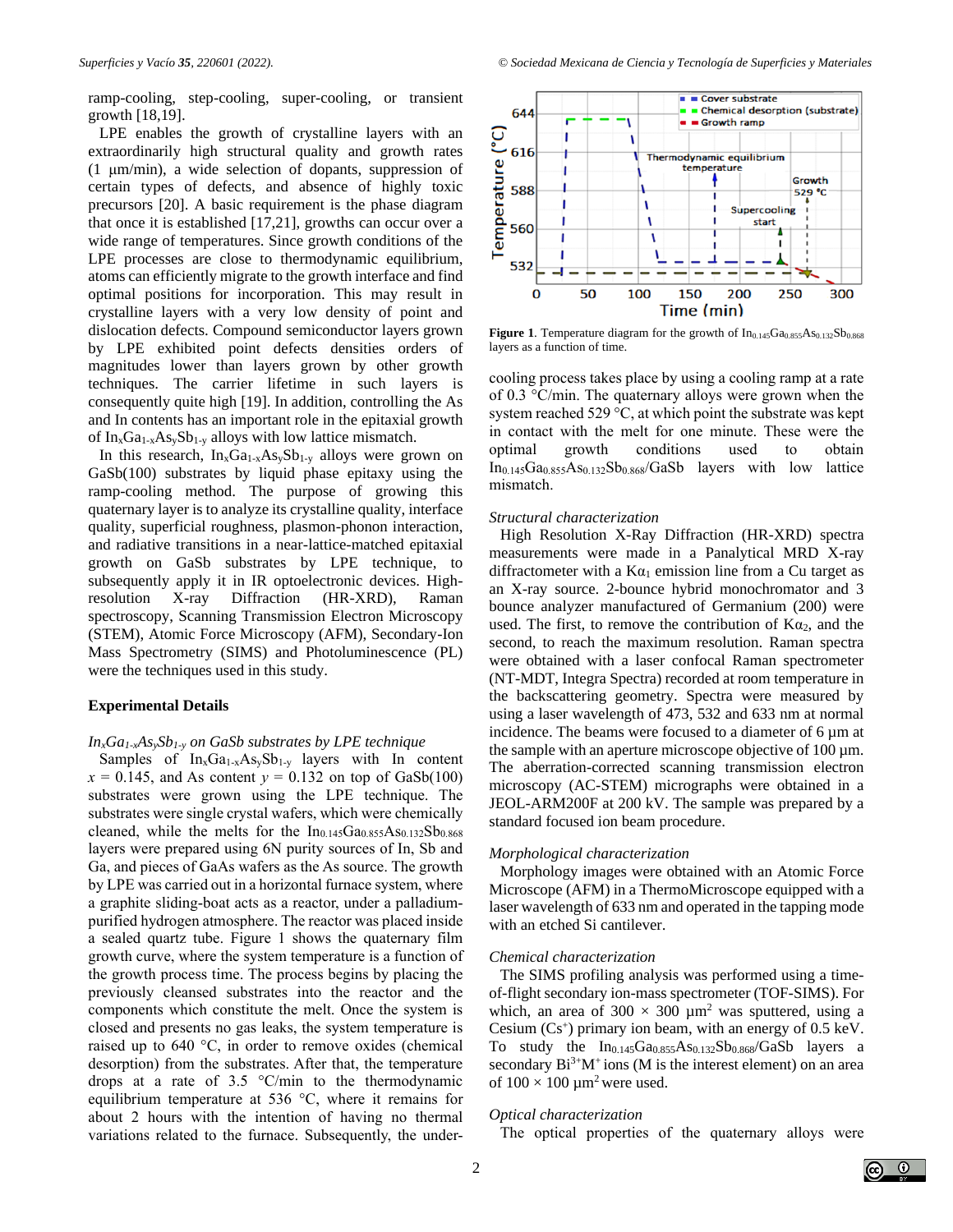characterized using low temperature photoluminescence spectroscopy. Measurements were carried out using a standard configuration equipped with an Acton monochromator and a closed-circuit Helium (He) refrigerator at 21 K. A 488 nm Ar<sup>+</sup>-ion laser supplied the optical excitation, and an InSb infrared detector EG&G Judson cooled with liquid nitrogen was used to detect the PL signal.

### **Results and discussion**

A successful identification of the  $In<sub>0.145</sub>Ga<sub>0.855</sub>As<sub>0.132</sub>Sb<sub>0.868</sub>$ epilayer and the GaSb substrate was performed by HR-XRD measurements, as shown in Figure 2. The  $2\theta - \omega$  scan presents a peak at  $\omega = 30.3750$  ° that corresponds to the (400) plane of the  $In<sub>0.145</sub>Ga<sub>0.855</sub>As<sub>0.132</sub>Sb<sub>0.868</sub>$  quaternary layer, with a full width at half maximum (FWHM) of 15.0". The (400) plane of the GaSb substrate at  $\omega = 30.3615$  ° is displayed on the left side of the quaternary, with a FWHM of 10.7".

By using Bragg's law, lattice parameters of  $a = 6.0934$  Å, and *a* = 6.0959 Å, were determined for the  $In<sub>0.145</sub>Ga<sub>0.855</sub>As<sub>0.132</sub>Sb<sub>0.868</sub>$  quaternary layer and the GaSb substrate, respectively. The lattice mismatch  $\Delta a/a =$  $(a<sub>In<sub>0.145</sub>Ga<sub>0.855</sub>As<sub>0.132</sub>Sh<sub>0.868</sub> - a<sub>GaSb</sub>)/a<sub>GaSb</sub> = -4.1 \times 10<sup>-4</sup></sub>$ is very small to generate a tensile strain that leads to interface defects. Therefore, the growth of the quaternary layer has a high crystalline quality. In the  $In<sub>0.145</sub>Ga<sub>0.855</sub>As<sub>0.132</sub>Sb<sub>0.868</sub>$ layer, In content  $x = 0.145$  was obtained by Energy Dispersive X-Ray Spectroscopy (EDS), and the As content  $v = 0.132$  was calculated from Vegard´s law [7, 23].

The  $In<sub>0.145</sub>Ga<sub>0.855</sub>As<sub>0.132</sub>Sb<sub>0.868</sub>/GaSb$  stable atomic arrangement heterostructure was measured by Raman scattering using a laser excitation wavelength of 532 nm, as shown in Figure 3. Two peaks centered at 230 cm<sup>-1</sup> and  $244 \text{ cm}^{-1}$  generated by the (GaSb-InAs)-like TO and the (GaSb-InAs)-like LO modes, respectively, proceed from the combination between the GaSb-InAs modes[22,23]. This indicates that the quaternary layer is mainly formed by the GaSb and InAs binary configurations, as X-ray Photoelectron Spectroscopy (XPS) measurements demonstrated by Casallas-Moreno *et al*. [7]. These two



**Figure 2.** High-resolution X-ray diffraction  $2\theta - \omega$  scan from (400) planes of  $In<sub>0.145</sub>Ga<sub>0.855</sub>As<sub>0.132</sub>Sb<sub>0.868</sub>$  layer on GaSb substrate.



**Figure 3.** Raman spectrum for the  $In_{0.145}Ga_{0.855}As_{0.132}Sb_{0.868}/GaSb(100)$ layer, measured with an excitation wavelength of 532 nm.

atomic arrangements exert less strain on the quaternary lattice due to their similar bond lengths ( $d_{Ga-Sb} = 2.64$  Å and  $d_{In-As} = 2.62$  Å) [25]. A disruption in the selection rules in the backscattering geometry due to the rotation and tilt of the crystalline layers with respect to the growth direction allows the appearance of the forbidden TO mode. For the spectrum measured (Figure 3), the intensities of (GaSb-InAs)-like TO and (GaSb-InAs)-like LO modes are comparable. The high intensity of the (GaSb-InAs)-like TO mode is because this mode is overlapped with the phononplasmon coupled L- mode. Furthermore, the spectrum shows peaks located at 182 cm<sup>-1</sup>, corresponding to the InSb-like TO [21], and its second order phonon at  $353 \text{ cm}^{-1}$  [6]. A similar behavior was observed in a broad band at 439 cm-1 , related to the second order InAs-like mode [6].

Figure 4 shows Raman spectra of  $In<sub>0.145</sub>Ga<sub>0.855</sub>As<sub>0.132</sub>Sb<sub>0.868</sub>$ sample measured with wavelengths of 473, 532 and 633 nm. Penetration depths of these wavelengths on this specific sample are 20, 35 and 150 nm, respectively, and were calculated by an extrapolation of the absorption coefficient of binary compounds [7].

Raman spectra were normalized to the integrated area in such a way that it is possible to observe the relative changes of diverse phonon modes in the total signal as a function of wavelengths. Figure 4a shows the Raman spectrum measured at 473 nm whose convoluted signal is originated by the GaSb-InAs LO-like and GaSb-InAs TO-like modes located at  $230$  and  $244 \text{ cm}^{-1}$ , respectively, as previously described. The little signal located at 198 cm<sup>-1</sup> is caused by the InSb LO mode. In the spectrum of Figure 4b measured at 532 nm it looks the same GaSb-InAs LO-like mode at 244 cm-1 , however, the Raman signal increases its intensity at the TO frequency with respect to the signal shown in Figure 4a. This effect is originated by the fact that 532 nm laser wavelength increases its penetration depth with respect to 473 nm, and it is possible to excite plasmons in the bulk region by phonon-plasmon coupling, which is not significantly observable at 473 nm. The spectrum measured with 633 nm laser wavelength (Figure 4c) shows a greater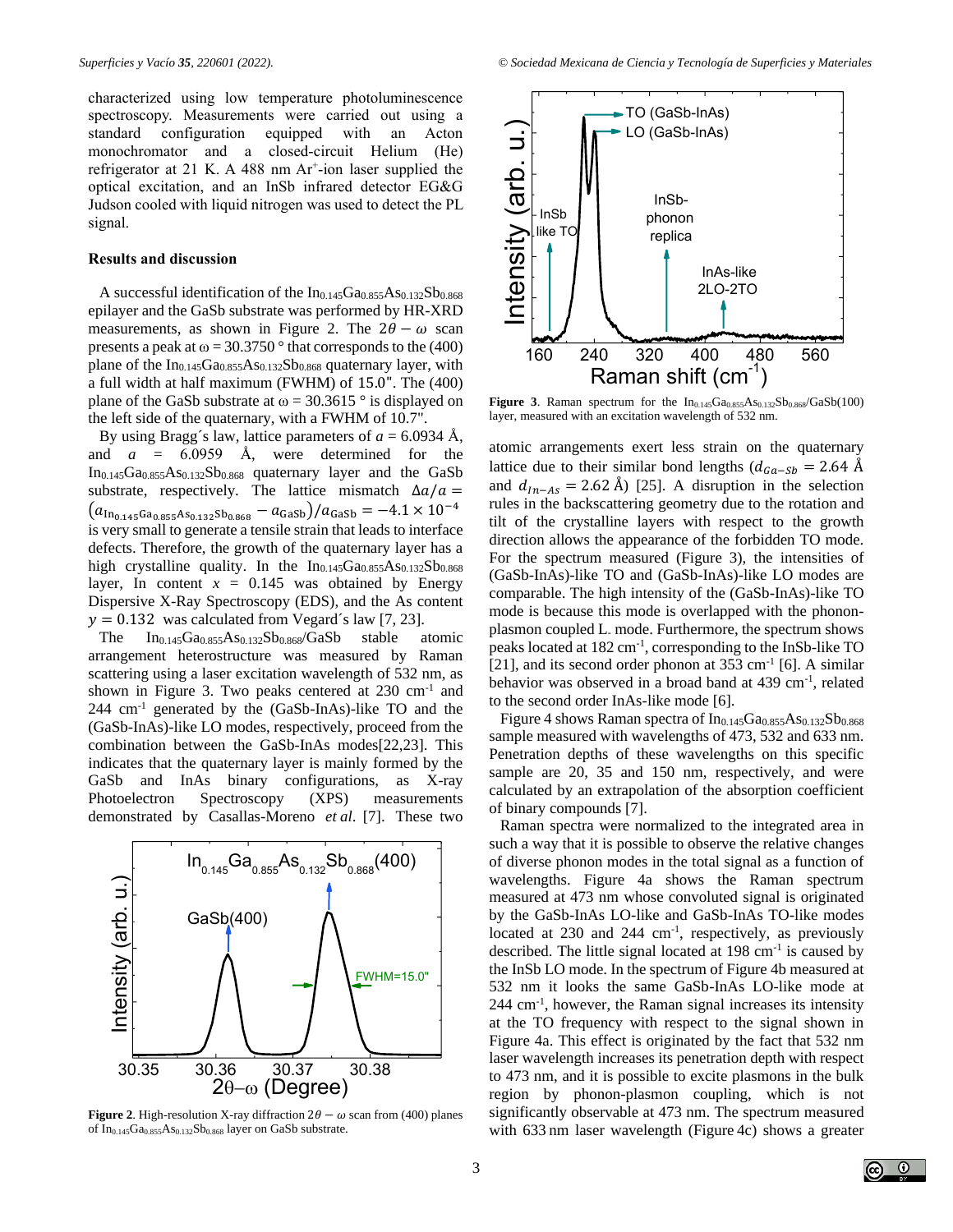

Figure 4. Multiwavelenght Raman spectra for the In<sub>0.145</sub>Ga<sub>0.855</sub>As<sub>0.132</sub>Sb<sub>0.868</sub>/GaSb(100); measured with excitation wavelengths a) 473, b) 532, and c) 633 nm.



Figure 5. Cross-sectional HAADF micrograph of a) In<sub>0.145</sub>Ga<sub>0.855</sub>As<sub>0.132</sub>Sb<sub>0.868</sub> layer grown on GaSb(100) substrate by LPE, and of b) the atomic lattice for each section of the sample;  $In_{0.145}Ga_{0.855}As_{0.132}Sb_{0.868}$  layer,  $In_{0.145}Ga_{0.855}As_{0.132}Sb_{0.868}$ /GaSb interface and GaSb substrate. c), d) and e) illustrate the FFT patterns obtained in each region.

intensity of the phonon-plasmon coupling than observed at lower wavelengths. This supports the idea of that as excitation wavelengths increases a major volumetric density of plasmon-phonon interaction can be reached. Additionally, it can be observed that as measure wavelengths increase the FWHM decreases for all LO, TO and phonon-plasmon deconvoluted signals. This evidence that crystalline quality increases at greater depth in the sample with respect to the surface.

The existence of plasmons in the bulk region indicates a high crystalline quality of these quaternary alloys and the evolution of the integrated intensity as a function of wavelength allows to identify the features of the depletion zone and the interface quality. Figure 5a shows the crosssectional High Angle Annular Dark-Field (HAADF) micrograph of the  $In_{0.145}Ga_{0.855}As_{0.132}Sb_{0.868}/GaSb(100)$ heterostructure obtained with an Aberration-Corrected Scanning Transmission Electron Microscope (AC-STEM).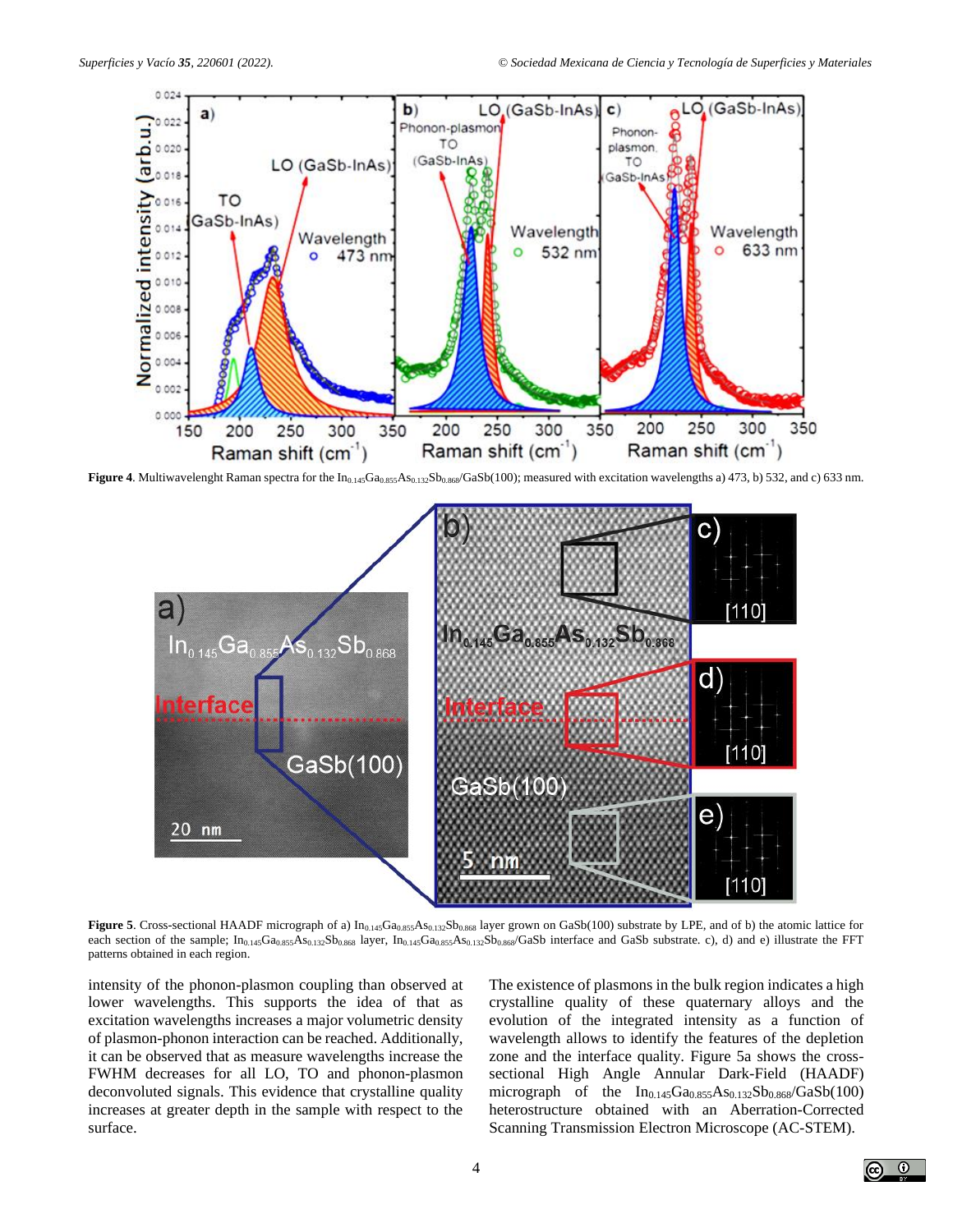

**Figure 6**. a) AFM image of the  $In_{0.145}Ga_{0.855}As_{0.132}Sb_{0.868}$  layer grown on a  $GaSb(100)$  substrate. b) SIMS depth profile of the  $In<sub>0.145</sub>Ga<sub>0.855</sub>As<sub>0.132</sub>Sb<sub>0.868</sub>$ layer grown on GaSb(100) substrate.

The interface is indicated by a red-dotted line. An abrupt interface is observed between the  $In<sub>0.145</sub>Ga<sub>0.855</sub>As<sub>0.132</sub>Sb<sub>0.868</sub>$ quaternary layer and the substrate. Figure 5b presents the cross-sectional HAADF micrograph amplifying the area of each layer of the sample;  $In<sub>0.145</sub>Ga<sub>0.855</sub>As<sub>0.132</sub>Sb<sub>0.868</sub> layer,$  $In<sub>0.145</sub>Ga<sub>0.855</sub>As<sub>0.132</sub>Sb<sub>0.868</sub>/GaSb$  interface, and GaSb substrate. The same atomic arrangement between the quaternary layer and substrate is observed without linear defects such as dislocations or planar defects as stacking faults. This micrograph was processed through the Fast Fourier Transform (FFT) by Digital Micrograph software to obtain the diffraction patterns of the quaternary layer, In0.145Ga0.855As0.132Sb0.868/ GaSb interface, and substrate, as shown in Figure 5 (c, d, and e), respectively. Comparing the patterns, they consist of round spots with the same disposition and coherence, which means that the  $In<sub>0.145</sub>Ga<sub>0.855</sub>As<sub>0.132</sub>Sb<sub>0.868</sub> layer has the same orientation as$ the GaSb(100) substrate. From the diffraction patterns of the quaternary layer (Figure 5c) and the GaSb substrate (Figure 5e), the lattice parameter is obtained for layer and substrate. The calculated constant was  $a = 6.0934$  and  $a = 6.0959$  Å for the  $In<sub>0.145</sub>Ga<sub>0.855</sub>As<sub>0.132</sub>Sb<sub>0.868</sub>$  layer and the GaSb substrate, respectively; in good agreement with the lattice parameter obtained by HR-XRD. These results confirm the lattice-mismatch  $\Delta a/a = -4.1 \times 10^{-4}$  between the quaternary layer and the GaSb substrate. Therefore, the LPE technique allows the successfully growth of quaternary

layers with near lattice-matched to GaSb(100) substrates. Figure 6a shows an image of the  $In<sub>0.145</sub>Ga<sub>0.855</sub>As<sub>0.132</sub>Sb<sub>0.868</sub>$ layer grown on a GaSb(100) substrate. The AFM was operated in contact mode with a scanned area of approximately  $25 \mu m^2$ . The layer shows a root mean square (RMS) roughness of 7.95 Å, indicating low surface deviations within the sampling area. In the image, some surface imperfections are shown; but in general a smooth and homogeneous surface was observed.

The chemical depth profile of the  $In<sub>0.145</sub>Ga<sub>0.855</sub>As<sub>0.132</sub>Sb<sub>0.868</sub>$ layer on a GaSb substrate was obtained by SIMS technique, as shown in Figure 6b. This profile shows a uniform distribution of the atomic elements (Ga, In, As, and Sb) along the quaternary layer demonstrating the high crystalline quality found by HR-XRD, and the low RMS roughness pointed out by AFM. In addition, an abrupt interface between the In<sub>0.145</sub>Ga<sub>0.855</sub>As<sub>0.132</sub>Sb<sub>0.868</sub> layer and the GaSb substrate was observed; this means that there is a through the interface layer/substrate. Figure 7 shows the photoluminescence spectrum of the  $In<sub>0.145</sub>Ga<sub>0.855</sub>As<sub>0.132</sub>Sb<sub>0.868</sub>$  layer at 21K. The spectrum presents two peaks located at 641 and 637 meV attributed to radiative transitions [7] due to the recombination of bound exciton states (BE) and radiative recombination transitions involving donor-acceptor-pairs (DAP) from the native defect centers.

1000 2000 3000 4000 5000 crystalline quality of the grown layer, and this was confirmed The high intensity of the BE transition evidences the high by determining the FWHM. The FWHM is sensitive to crystalline imperfections, for example, the presence of misfit dislocations would result in a local sloping of lattice planes and a broadening of the peak [24]. The FWHM of the BE



**Figure 7.** PL spectrum of the  $In_{0.145}Ga_{0.855}As_{0.132}Sb_{0.868}$  layer growth on a GaSb(100) substrate measured at 21 K. Gaussian fitting for the BE and DAP transitions are represented by a blue and green solid lines, respectively.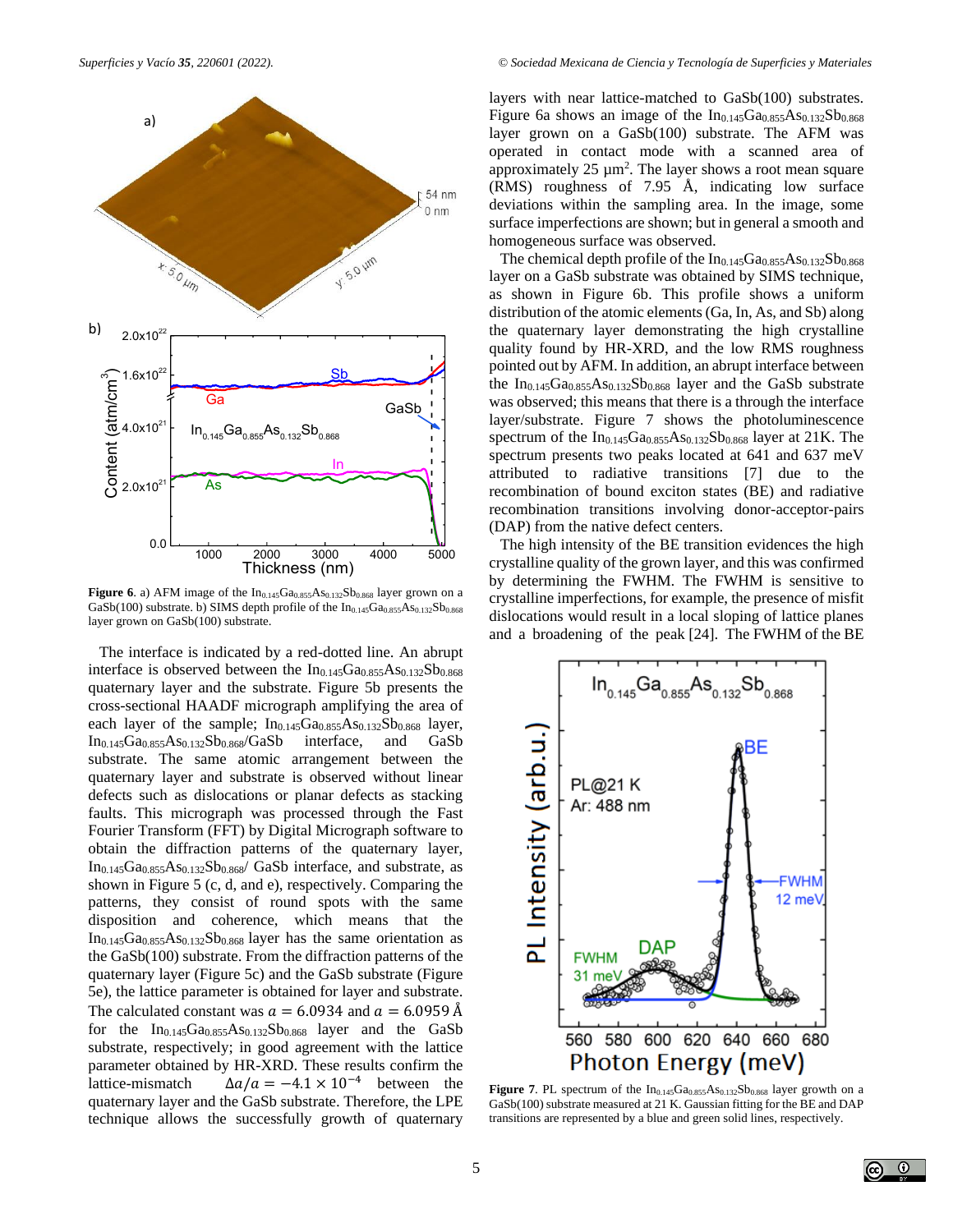

**Figure 8**. Band gap energy of antimonide alloys as a function of lattice parameter at 21 K. Band gap energy experimentally obtained for the  $In<sub>0.145</sub>Ga<sub>0.855</sub>As<sub>0.132</sub>Sb<sub>0.868</sub> layer is presented with the star.$ 

transition is ~12 meV, which means high crystal quality and low lattice mismatch as found by HR-XRD and AC-STEM, and as reported in the literature for  $In_xGa_{1-x}As_ySb_{1-y}$  films grown by LPE with similar stoichiometric [22], [25]. The DAP broadband presents a FWHM around of  $\sim$  31 meV, the value is acceptable for this type of transitions [22]. Moreover, it was estimated the band gap energy for the  $In<sub>0.145</sub>Ga<sub>0.855</sub>As<sub>0.133</sub>Sb<sub>0.867</sub>$  crystalline layer by adding approximately 4 meV [26] (that corresponds to the sum of the exciton dissociation energy and free exciton binding energy) to the energy of the BE excitonic transition obtained from PL measurements. Therefore, the band gap energy of the In<sub>0.145</sub>Ga<sub>0.855</sub>As<sub>0.132</sub>Sb<sub>0.868</sub> layer is 635 meV (1.95  $\mu$ m). In Figure 8, the band gap energy of the  $In<sub>0.145</sub>Ga<sub>0.855</sub>As<sub>0.132</sub>Sb<sub>0.868</sub>$  crystalline layer experimentally obtained by PL measurement at 21 K is presented with the star on the calculated curves of the band gap energy as a function of lattice parameter for antimonides alloys, the curves have been obtained from the  $E(x, y)$  and  $a(x, y)$ relations [7], at 21 K. It is important to mention that the In*x*Ga1-*x*As*y*Sb1-*<sup>y</sup>* alloys lattice-matched to GaSb substrates for LPE growths, only it can be tuned in the band gap energies between  $\sim 0.36$  to  $\sim 0.80$  eV.

## **Conclusions**

In<sub>x</sub>Ga<sub>1-x</sub>As<sub>y</sub>Sb<sub>1-y</sub> layers with an In content  $x = 0.145$ , and As content  $y = 0.132$  were grown on GaSb(100) substrates by liquid phase epitaxy using the ramp-cooling method. The optimal growth conditions allowed quaternary alloys with a low lattice mismatch of  $\Delta a/a = -4.1 \times 10^{-4}$  as demonstrated by HR-XRD and AC-STEM. Cross-sectional HAADF micrograph showed that the slightly negative lattice mismatch is negligible to generate interface defects and quaternary alloy defects. Raman spectrum indicated that the In-As and Ga-Sb bonds provided a stable atomic arrangement in the  $In<sub>0.145</sub>Ga<sub>0.855</sub>As<sub>0.132</sub>Sb<sub>0.868</sub>$  alloy. In addition, SIMS results demonstrated a uniform distribution of the atomic elements along the quaternary layer and an abrupt interface between the  $In<sub>0.145</sub>Ga<sub>0.855</sub>As<sub>0.132</sub>Sb<sub>0.868</sub> layer$ 

and the GaSb substrate, confirming the high crystalline quality of the quaternary layers obtained by HR-XRD and AC-STEM. In addition, the AFM image presented an RMS roughness of 7.95 Å. PL measurements also made possible to identify radiative transitions attributed to the recombination of bound exciton states at 641 meV, with a small FWHM of  $\sim$  12 meV. This research presents the growth of near-lattice-matched In<sub>0</sub>.145Ga0.855As0.133Sb0.867 layers using a low-epitaxial-cost fabrication technique, implying a lower cost in IR optoelectronic devices manufacturing.

#### **Acknowledgements**

The authors acknowledge the technical assistance of the Advanced Laboratory of Electron Nanoscopy (LANE-CINVESTAV) for electron microscopy images and Alvaro Angeles Pascual for the sample preparation. Also, the authors thank M. Avendaño and M. Guerrero for the technical assistance. Y. L. Casallas-Moreno, M. A. González-Morales, and J. J. Cruz-Bueno thank CONACYT for financial support.

## **References**

[1]. A. Krier, Anthony (Ed.) *[Mid-Infrared Semiconductor](https://doi.org/10.1007/1-84628-209-8)  Optoelectronics* (UK, [Springer, 2006\).](https://doi.org/10.1007/1-84628-209-8)

[2]. W.D. Lawson, S. Nielsen, E.H. Putley, A.S. Young, *J. [Phys.](https://doi.org/10.1016/0022-3697(59)90110-6) Chem. Solids* **9**, 325 [\(1959\).](https://doi.org/10.1016/0022-3697(59)90110-6)

[3]. A. Rogalski, K. Adamiec, J. Rutkowski, *[Narrow-Gap](https://spie.org/Publications/Book/366000)  [Semiconductor Photodiodes](https://spie.org/Publications/Book/366000)* (USA, SPIE-press, 2000).

[4]. A. Rogalski, *Rep. Prog. Phys.* **68**, 2267 [\(2005\).](https://doi.org/10.1088/0034-4885/68/10/R01)

[5]. E. Tournié, L. Cerutti, *[Mid-Infrared Optoelectronics:](https://www.elsevier.com/books/mid-infrared-optoelectronics/tournie/978-0-08-102709-7)  [Materials, Devices, and Applications](https://www.elsevier.com/books/mid-infrared-optoelectronics/tournie/978-0-08-102709-7)* (UK, Woodhead Pub., 2019).

[6]. Y.L. Casallas-Moreno, M. Ramírez-López, G. Villa-Martínez, A.L. Martínez-López, M. Macias, A. Cruz-Orea, G. González de la Cruz, S.A. Tomás, P. Rodríguez-Fragoso, J.L. Herrera-Pérez, J.G. Mendoza-Álvarez, *J. [Alloys Compd.](https://doi.org/10.1016/j.jallcom.2020.157936)* **861**, 157936 (2021).

[7]. Y.L. Casallas-Moreno, G. Villa-Martínez, M. Ramírez-López, P. Rodríguez-Fragoso, M.L. Gómez-Herrera, M. Pérez-González, A. Escobosa-Echavarría, S.A. Tomás, J.L. Herrera-Pérez, J.G. Mendoza-Álvarez, *[J. Alloys Compd.](https://doi:10.1016/j.jallcom.2019.151690)* **808**, 151690 (2019).

[8]. G. Sȩk, M. Motyka, K. Ryczko, F. Janiak, J. Misiewicz, S. Belahsene, G.Boissier, Y. Rouillard, *Jpn. J. Appl. Phys.* **49**[, 031202](https://doi.org/10.1143/JJAP.49.031202)  [\(2010\).](https://doi.org/10.1143/JJAP.49.031202)

[9]. K.C. Nunna, S.L. Tan, C. J. Reyner, A.R.J. Marshall, B. Liang, A. Jallipalli, J.P.R. David, D.L. Huffaker, *[IEEE Photonics Technol.](https://doi.org/10.1109/LPT.2011.2177253) Lett.* **24**, 218 [\(2012\).](https://doi.org/10.1109/LPT.2011.2177253)

[10]. C.A. Yang, S.W. Xie, Y. Zhang, J.M. Shang, S.S. Huang, Y. Yuan, F.H. Shao, Y. Zhang, Y.Q. Xu, Z.C. Niu, *Appl. [Phys.](https://doi.org/10.1063/1.5080266) Lett.* **114**[, 021102](https://doi.org/10.1063/1.5080266) (2019).

[11]. M.N. Abedin, T.F. Refaat, Y. Xiao, I. Bhat, *[Proc. SPIE 5883,](https://doi.org/10.1117/12.614938)  [Infrared Spaceborne Remote Sensing](https://doi.org/10.1117/12.614938)* **2005**, 588307 (2005).

[12]. F. Bouzid, N. Maamri, *J. [Fundam.](https://doi.org/10.4314/jfas.v5i1.7) Appl. Sci.* **5**, 81 (2015).

[13]. L.A. Sokura, Y.A. Parkhomenko, K.D. Moiseev, V.N. Nevedomsky, N.A. Bert, *[Semiconductors](https://doi.org/10.1134/S1063782617080310)* **51**, 1101 (2017).

[14]. M.W. Dashiell, J.F. Beausang, H. Ehsani, G.J. Nichols, D.M. Depoy, L.R. Danielson, P. Talamo, K.D. Rahner, E.J. Brown, S.R. Burger, P.M. Fourspring, W.F. Topper, P. F. Baldasaro, C.A. Wang, R.K. Huang, M.K. Connors, G.W. Turner, Z.A. Shellenbarger, G. Taylor, J. Li, R. Martinelli, D. Donetski, S. Anikeev, G.L. Belenky, S. Luryi, *IEEE Trans. [Electron Dev.](https://doi.org/10.1109/TED.2006.885087)* **53**, [2879 \(2006\).](https://doi.org/10.1109/TED.2006.885087) 

[15]. H. Jia, L. Shen, X. Li, Y. Kang, X. Fang, D. Fang, F. Lin, J. Tang, D. Wang, X. Ma, Z. Wei, *Opt. Mater. [Express](https://doi.org/10.1364/OME.410229)* **10**, 3384 [\(2020\).](https://doi.org/10.1364/OME.410229)